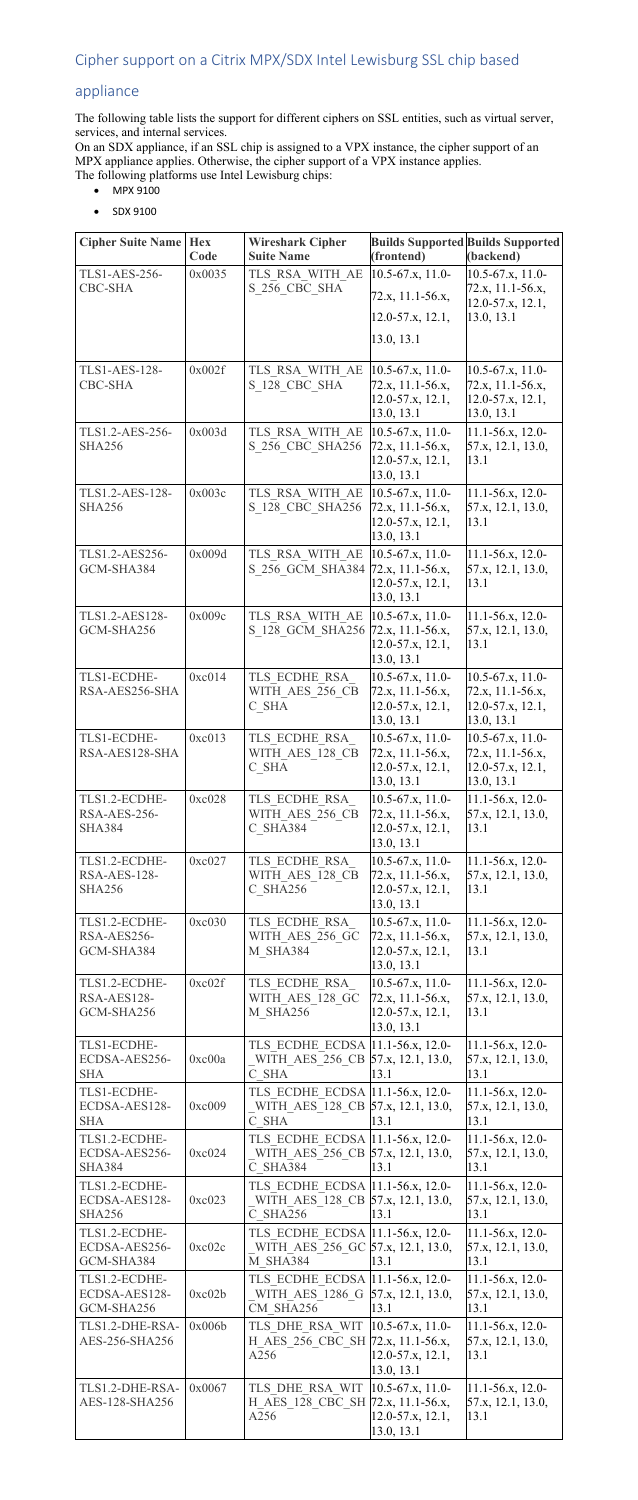| <b>Cipher Suite Name</b>                        | <b>Hex</b> | <b>Wireshark Cipher</b>                     |                                                               | <b>Builds Supported Builds Supported</b>           |
|-------------------------------------------------|------------|---------------------------------------------|---------------------------------------------------------------|----------------------------------------------------|
|                                                 | Code       | <b>Suite Name</b>                           | (frontend)                                                    | (backend)                                          |
| TLS1.2-DHE-RSA-<br>AES256-GCM-<br><b>SHA384</b> | 0x009f     | TLS DHE RSA WIT<br>H AES 256 GCM S<br>HA384 | $10.5 - 67.x$ , 11.0-<br>72.x, 11.1-56.x,<br>12.0-57.x, 12.1, | $11.1 - 56.x, 12.0 -$<br>57.x, 12.1, 13.0,<br>13.1 |
| TLS1.2-DHE-RSA-                                 | 0x009e     | TLS DHE RSA WIT                             | 13.0, 13.1<br>$10.5 - 67.x$ , 11.0-                           | $11.1 - 56.x, 12.0 -$                              |
| AES128-GCM-<br><b>SHA256</b>                    |            | H AES 128 GCM S<br><b>HA256</b>             | 72.x, 11.1-56.x,<br>12.0-57.x, 12.1,<br>13.0, 13.1            | 57.x, 12.1, 13.0,<br>13.1                          |
| TLS1-DHE-RSA-                                   | 0x0039     | TLS DHE RSA WIT 10.5-67.x, 11.0-            |                                                               | $10.5 - 67.x$ , 11.0-                              |
| AES-256-CBC-                                    |            | H AES 256 CBC SH 72.x, 11.1-56.x,           |                                                               | $72.x, 11.1-56.x,$                                 |
| <b>SHA</b>                                      |            | A                                           | 12.0-57.x, 12.1,<br>13.0, 13.1                                | $12.0 - 57.x, 12.1,$<br>13.0, 13.1                 |
| TLS1-DHE-RSA-                                   | 0x0033     | TLS DHE RSA WIT                             | $10.5 - 67.x$ , 11.0-                                         | $10.5 - 67.x$ , 11.0-                              |
| AES-128-CBC-<br><b>SHA</b>                      |            | H AES 128 CBC SH 72.x, 11.1-56.x,<br>A      | 12.0-57.x, 12.1,                                              | $72.x, 11.1-56.x,$<br>$12.0 - 57.x, 12.1,$         |
|                                                 |            |                                             | 13.0, 13.1                                                    | 13.0, 13.1                                         |
| TLS1-ECDHE-                                     | 0xc012     | TLS ECDHE RSA                               | $10.5-67.x$ , 11.0-                                           | $10.5 - 67.x$ , 11.0-                              |
| RSA-DES-CBC3-<br><b>SHA</b>                     |            | WITH 3DES EDE C<br>BC SHA                   | 72.x, 11.1-56.x,<br>12.0-57.x, 12.1,                          | 72.x, 11.1-56.x,<br>12.0-57.x, 12.1,               |
|                                                 |            |                                             | 13.0, 13.1                                                    | 13.0, 13.1                                         |
| TLS1-ECDHE-<br><b>ECDSA-DES-</b>                | 0xc008     | TLS ECDHE ECDSA<br>WITH 3DES EDE            |                                                               |                                                    |
| CBC3-SHA                                        |            | CBC SHA                                     |                                                               |                                                    |
| SSL3-EDH-RSA-<br>DES-CBC3-SHA                   | 0x0016     | TLS DHE RSA WIT<br>H 3DES EDE CBC           | $10.5 - 67.x$ , 11.0-<br>72.x, 11.1-56.x,                     | $10.5 - 67.x$ , 11.0-<br>72.x, 11.1-56.x,          |
|                                                 |            | <b>SHA</b>                                  | 12.0-57.x, 12.1,                                              | 12.0-57.x, 12.1,                                   |
|                                                 |            |                                             | 13.0, 13.1                                                    | 13.0, 13.1                                         |
| TLS1-ECDHE-<br>RSA-RC4-SHA                      | 0xc011     | TLS ECDHE RSA<br>WITH RC4 128 SH            | $10.5 - 67.x$ , 11.0-<br>72.x, 11.1-56.x,                     | $10.5 - 67.x$ , 11.0-<br>72.x, 11.1-56.x,          |
|                                                 |            | A                                           | 12.0-57.x, 12.1,                                              | $12.0 - 57.x, 12.1,$                               |
| TLS1-ECDHE-                                     |            | TLS ECDHE ECDSA                             | 13.0, 13.1                                                    | 13.0, 13.1                                         |
| ECDSA-RC4-SHA                                   | 0xc007     | WITH RC4 128 SH                             |                                                               |                                                    |
|                                                 |            | $\mathbf{A}$                                |                                                               |                                                    |
| SSL3-DES-CBC3-<br><b>SHA</b>                    | 0x000a     | TLS RSA WITH 3D<br>ES EDE CBC SHA           | $10.5 - 67.x$ , 11.0-<br>72.x, 11.1-56.x,                     | $10.5-67.x$ , 11.0-<br>$72.x, 11.1-56.x,$          |
|                                                 |            |                                             | 12.0-57.x, 12.1,                                              | $12.0 - 57.x, 12.1,$                               |
| SSL3-RC4-SHA                                    |            |                                             | 13.0, 13.1<br>$10.5 - 67.x$ , 11.0-                           | 13.0, 13.1<br>$10.5-67.x$ , 11.0-                  |
|                                                 | 0x0005     | TLS RSA WITH RC                             | $72.x, 11.1-56.x,$                                            | $72.x, 11.1-56.x,$                                 |
|                                                 |            | 4 1 2 8                                     | 12.0-57.x, 12.1,<br>13.0, 13.1                                | $12.0 - 57.x, 12.1,$<br>13.0, 13.1                 |
| SSL3-RC4-MD5                                    |            |                                             | $10.5-67.x$ , 11.0-                                           | $10.5-67.x$ , 11.0-                                |
|                                                 | 0x0004     | TLS RSA WITH RC<br>4 1 2 8                  | 72.x, 11.1-56.x,<br>12.0-57.x, 12.1,                          | 72.x, 11.1-56.x,<br>$12.0 - 57.x, 12.1,$           |
|                                                 |            |                                             | 13.0, 13.1                                                    | 13.0, 13.1                                         |
| SSL3-DES-CBC-<br><b>SHA</b>                     | 0x0009     | TLS RSA WITH DE<br>S CBC SHA                | $10.5 - 67.x$ , 11.0-<br>72.x, 11.1-56.x,                     | $10.5 - 67.x$ , 11.0-<br>$72.x, 11.1-56.x,$        |
|                                                 |            |                                             | 12.0-57.x, 12.1,                                              | $12.0 - 57.x, 12.1,$                               |
| TLS1-EXP1024-                                   | 0x0064     | TLS RSA EXPORT1                             | 13.0, 13.1<br>$10.5 - 67.x$ , 11.0-                           | 13.0, 13.1<br>$10.5-67.x$ , 11.0-                  |
| RC4-SHA                                         |            | 024 WITH RC4 56                             | 72.x, 11.1-56.x,                                              | 72.x, 11.1-56.x,                                   |
|                                                 |            | <b>SHA</b>                                  | 12.0-57.x, 12.1,<br>13.0, 13.1                                | $12.0 - 57.x, 12.1,$<br>13.0, 13.1                 |
| SSL3-EXP-RC4-                                   | 0x0003     | TLS RSA EXPORT                              | $10.5-67.x$ , 11.0-                                           | $10.5 - 67.x$ , 11.0-                              |
| MD <sub>5</sub>                                 |            | WITH RC4 40 MD5                             | 72.x, 11.1-56.x,<br>$12.0 - 57.x$ , $12.1$ ,                  | 72.x, 11.1-56.x,<br>12.0-57.x, 12.1,               |
|                                                 |            |                                             | 13.0, 13.1                                                    | 13.0, 13.1                                         |
| SSL3-EXP-DES-<br><b>CBC-SHA</b>                 | 0x0008     | TLS RSA EXPORT<br>WITH DES40 CBC            | $10.5 - 67$ .x, 11.0-<br>$72.x, 11.1-56.x,$                   | $10.5 - 67.x$ , 11.0-<br>$72.x, 11.1-56.x,$        |
|                                                 |            | <b>SHA</b>                                  | 12.0-57.x, 12.1,                                              | $12.0 - 57.x, 12.1,$                               |
|                                                 | 0x0006     |                                             | 13.0, 13.1<br>10.5-67.x, 11.0-                                | 13.0, 13.1                                         |
| SSL3-EXP-RC2-<br>CBC-MD5                        |            | TLS RSA EXPORT<br>WITH RC2_CBC_40           | 72.x, 11.1-56.x,                                              | $10.5-67.x$ , 11.0-<br>$72.x, 11.1-56.x,$          |
|                                                 |            | MD <sub>5</sub>                             | 12.0-57.x, 12.1,<br>13.0, 13.1                                | $12.0 - 57.x, 12.1,$<br>13.0, 13.1                 |
| SSL3-EDH-RSA-                                   | 0x0015     | TLS DHE RSA WIT                             | $10.5 - 67.x$ , 11.0-                                         | $10.5 - 67.x$ , 11.0-                              |
| DES-CBC-SHA                                     |            | H DES CBC SHA                               | 72.x, 11.1-56.x,<br>12.0-57.x, 12.1,                          | $72.x, 11.1-56.x,$<br>$12.0 - 57.x, 12.1,$         |
|                                                 |            |                                             | 13.0, 13.1                                                    | 13.0, 13.1                                         |
| SSL3-EXP-EDH-                                   | 0x0014     | TLS DHE RSA EXP                             | $10.5-67.x$ , 11.0-                                           | $10.5 - 67.x$ , 11.0-                              |
| RSA-DES-CBC-<br><b>SHA</b>                      |            | ORT WITH DES40<br>CBC SHA                   | 72.x, 11.1-56.x,<br>12.0-57.x, 12.1,                          | 72.x, 11.1-56.x,<br>$12.0 - 57.x, 12.1,$           |
|                                                 |            |                                             | 13.0, 13.1                                                    | 13.0, 13.1                                         |
| TLS1-EXP1024-<br>RC4-MD5                        | 0x0060     | TLS RSA EXPORT1<br>024 WITH RC4 56          | $10.5 - 67.x$ , 11.0-<br>72.x, 11.1-56.x,                     | $10.5 - 67.x$ , 11.0-<br>$72.x, 11.1-56.x,$        |
|                                                 |            | MD <sub>5</sub>                             | 12.0-57.x, 12.1,                                              | $12.0 - 57.x, 12.1,$                               |
| TLS1-EXP1024-                                   | 0x0061     | TLS RSA EXPORT1                             | 13.0, 13.1<br>$10.5 - 67.x$ , 11.0-                           | 13.0, 13.1<br>$10.5 - 67.x$ , 11.0-                |
| RC2-CBC-MD5                                     |            | 024 WITH RC2 CB                             | 72.x, 11.1-56.x,                                              | 72.x, 11.1-56.x,                                   |
|                                                 |            | C 56 MD5                                    | $12.0 - 57.x, 12.1,$<br>13.0, 13.1                            | $12.0 - 57.x, 12.1,$<br>13.0, 13.1                 |
| SSL3-ADH-RC4-                                   | 0x0018     | TLS DH anon WITH 10.5-67.x, 11.0-           |                                                               | $10.5 - 67.x$ , 11.0-                              |
| MD <sub>5</sub>                                 |            | RC4 128 MD5                                 | 72.x, 11.1-56.x,<br>$12.0 - 57.x, 12.1,$                      | $72.x, 11.1-56.x,$<br>$12.0 - 57.x, 12.1,$         |
|                                                 |            |                                             | 13.0, 13.1                                                    | 13.0, 13.1                                         |
| SSL3-ADH-DES-                                   | 0x001b     | TLS DH anon WITH                            | $10.5 - 67.x$ , 11.0-                                         | $10.5 - 67.x$ , 11.0-                              |
| CBC3-SHA                                        |            | 3DES EDE CBC S<br><b>HA</b>                 | 72.x, 11.1-56.x,<br>12.0-57.x, 12.1,                          | $72.x, 11.1-56.x,$<br>12.0-57.x, 12.1,             |
|                                                 |            |                                             | 13.0, 13.1                                                    | 13.0, 13.1                                         |